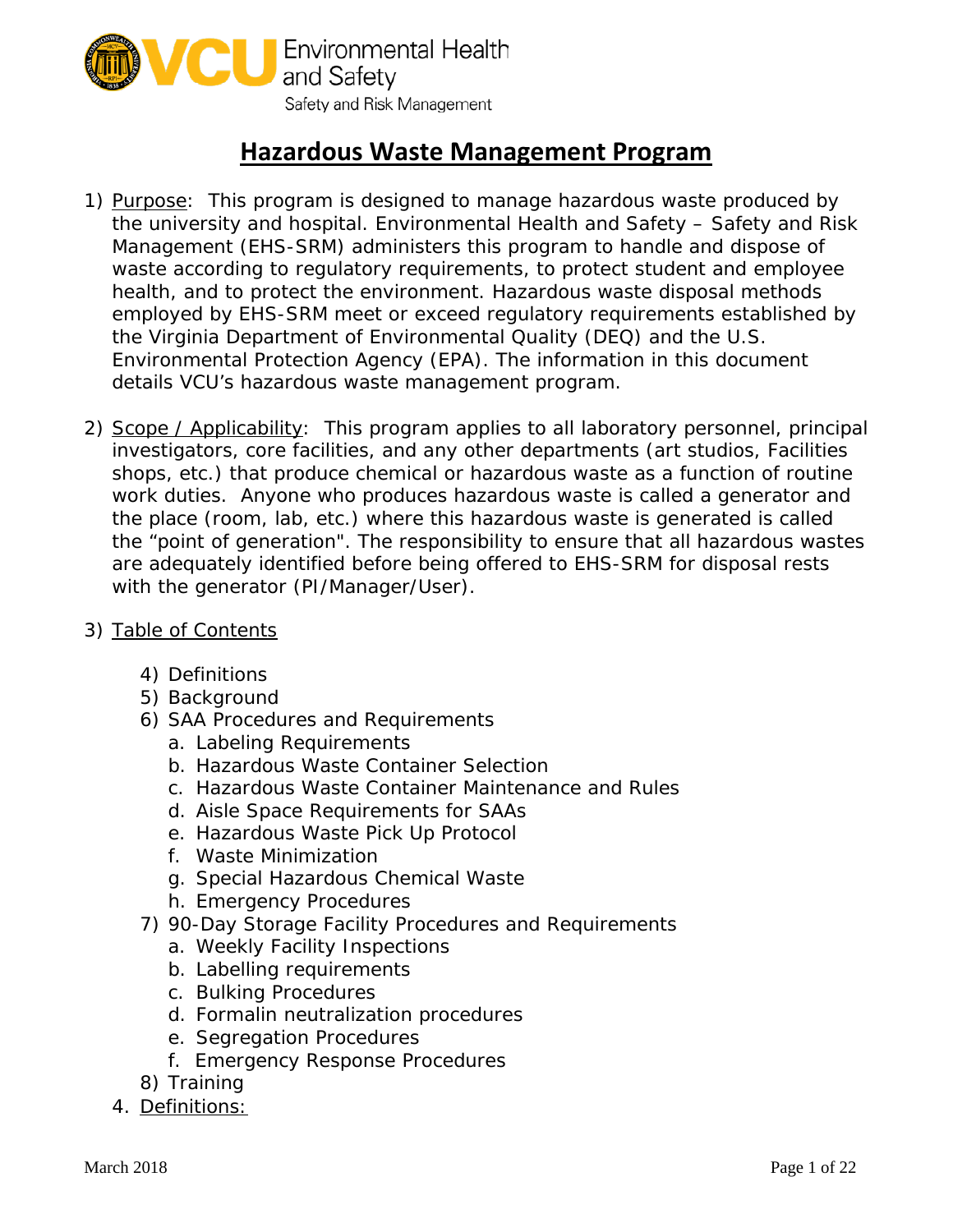

- *Acid: An inorganic or organic compound that (1) reacts with a base to form a salt; gives rise to an excess of hydrogen ions in solution. Examples of common laboratory acids include: acetic acid, hydrochloric acid, and sulfuric acid.*
- *Base: A compound that can ionize in solution and form hydroxide ions. Examples of "basic" compounds common in laboratories include: potassium hydroxide, sodium chloride, and sodium hydroxide.*
- *Combustible Liquid: Any liquid having a flashpoint at or above 100° F and below 200° F. E.*
- *Corrosive: Aqueous waste that has a pH less than or equal to 2.0 or greater than or equal to 12.5.*
- *Flashpoint: The minimum temperature at which a liquid gives off flammable vapors which when in contact with spark or flame will ignite.*
- *Generator: Any person or entity whose acts or processes produce hazardous waste as identified or listed in 40 CFR Part 261.*
- *Hazardous Waste: Environmental Protection Agency (EPA) regulations classify a waste as hazardous by either specifically including it on one of four lists or by defining four characteristics that the generator can use to determine whether a waste is hazardous. The four lists containing hazardous materials and definitions of hazardous materials are found in 40 CFR Part 261, Subpart D:*
	- *Hazardous Wastes from Nonspecific Sources: includes spent solvents common in laboratory operations and the still bottoms from the recovery of these solvents.*
	- *industrial wastes not usually associated with laboratory Hazardous Wastes from Specific Sources: includes primarily operations.*
	- *Discarded Commercial Chemical Products.*
	- *Discarded Off-Specification Chemicals, Containers, and Spill Residues.*
	- **If a waste is not listed, it is still a hazardous waste if it meets** *any of the following four characteristics; these characteristics*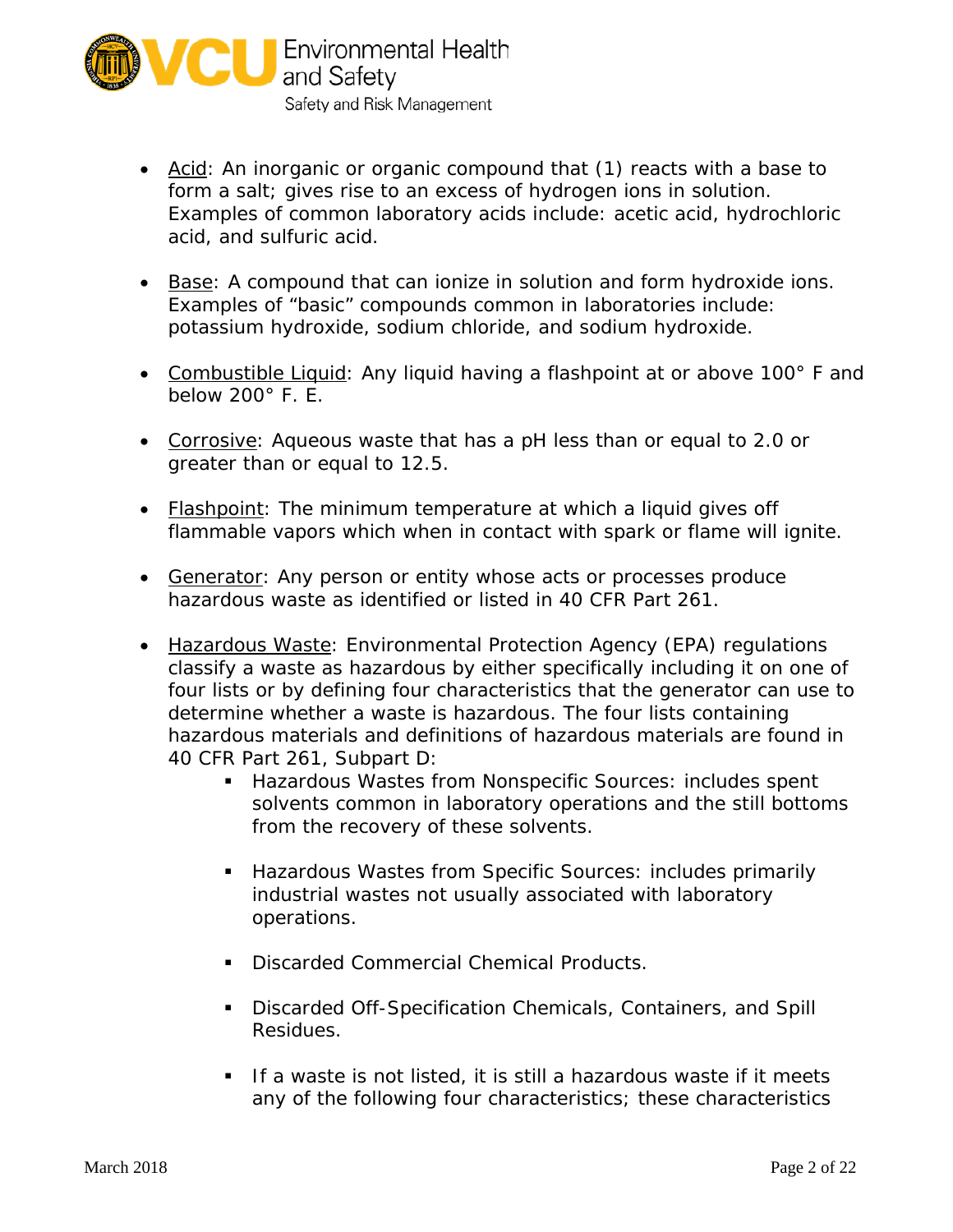

Safety and Risk Management

*can be determined by specific tests cited applicable regulations (EPA maintains a list of "hazardous substances in 40 CFR Part 302):* 

- *Ignitability*
- *Corrosivity*
- *Reactivity*
- *Toxicity*
- *Oxidizer: Any substance which readily yields oxygen to stimulate the combustion of organic matter. Examples include chlorate, permanganate, inorganic peroxides, and nitrates.*
- *Reactive: Any waste that rapidly undergoes violent chemical change, may be explosive, or generate toxic fumes and vapors.*
- *designated accumulation area (90 or 180-day) or storage area. Each* • *Satellite Accumulation Area (SAA): a location at or near any point of generation (laboratories, art studios, etc.) where hazardous waste is initially accumulated in containers before consolidating the waste at a Laboratory is considered to be an SAA and there should be one defined and labeled area in each lab that is designated as the EHS-SRM pick up area. Shops, Art Studios and other areas where hazardous waste is generated MUST assign specific SAAs within the rooms at the point of generation.*
- *Toxicity: Waste characteristic are harmful when ingested or absorbed. Toxic wastes present a concern as they may be able to leach from waste and pollute groundwater. The toxicity of a waste is determined by the Toxicity Characteristic Leaching Procedure (TCLP)*
- *5.* Background: Laboratories are responsible for only 0.1-1.0% of the total university and hospital system such as VCU/VCU Health Systems, chemicals hazardous waste, the VCU community has both moral and legal obligations minimal potential harm to health and the environment. Since most lab work hazardous waste that is generated in the United States according to EPA estimates, but this comparatively low volume of waste is characterized by an enormously greater chemical diversity than industrial waste streams. In a are used in operations of diverse magnitude and complexity and thus amounts and varieties of the wastes vary accordingly. As a generator of to ensure hazardous waste is handled and disposed of in ways that pose which uses chemicals eventually produces hazardous waste, generators the VCU/VCU Health system community needs to ensure that the waste is handled, transported, and disposed of in ways that minimize both short-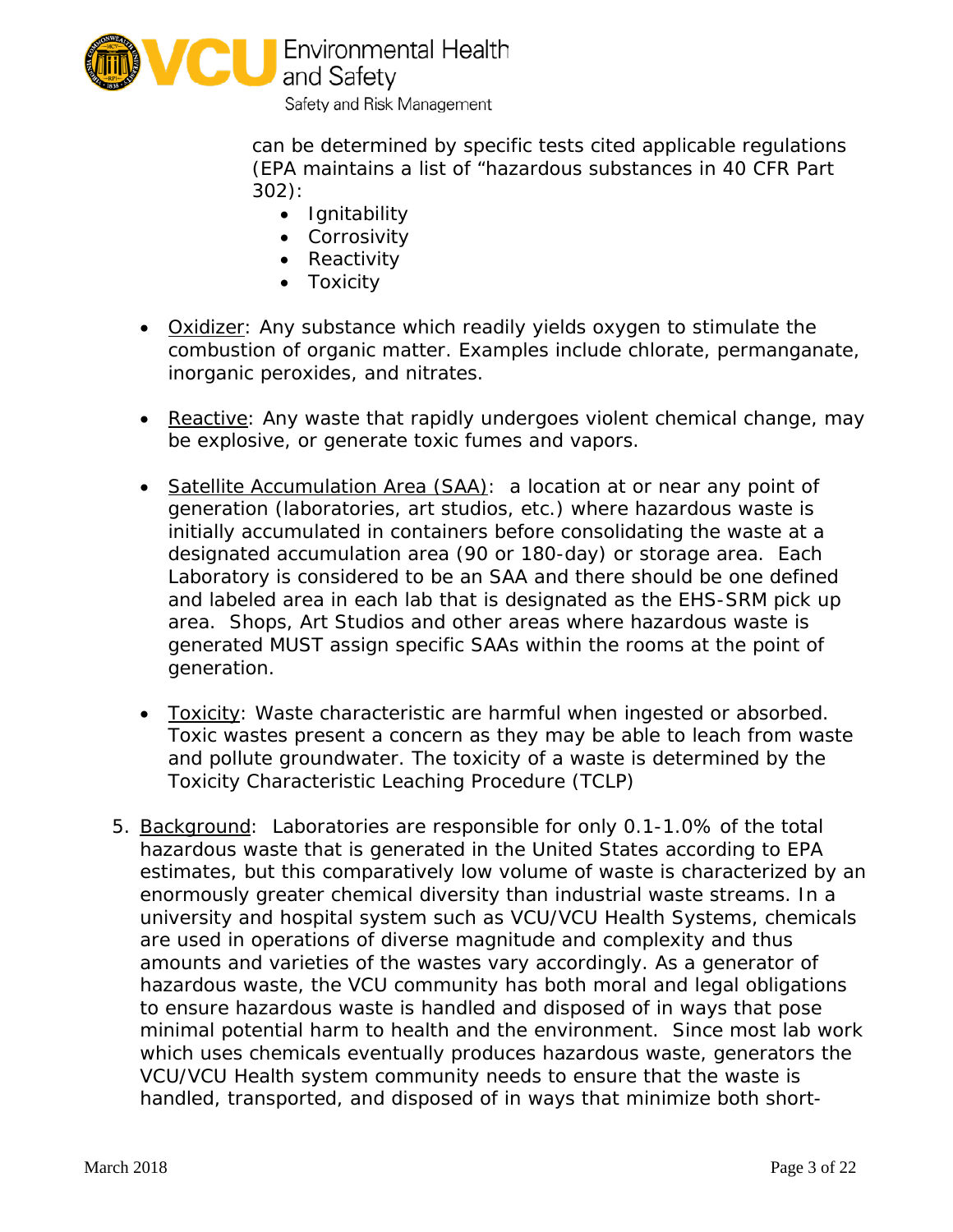

 state and federal regulations. For these reasons, a hazardous waste term and long-term harm to health and the environment and complies with management program has been established by EHS-SRM to fulfill the following objectives:

- a. Protecting the environment and preserving the health and safety of employees, students, patients, visitors, and the surrounding community.
- *b.* Complying with applicable regulations.
- *c.* Establishing laboratory practices for reducing types and quantities of hazardous wastes.
- *d.* Educating the VCU community in the proper handling and disposal of hazardous wastes.
- *e.* Demonstrate outstanding environmental stewardship to the surrounding community.

## *6.* **SAA Procedures and Requirements**:

## **a. Hazardous Waste Container Labelling Requirements**

• **While in the laboratory**: Apply a *Hazardous Waste Satellite Accumulation Area* label to all new waste bottles. The label(s) may be obtained by EHS. It should list the main components of waste stream (ex. Formaldehyde 10%, methanol 20%, etc.) and its general hazard class (Flammable, Corrosive w/pH, Reactive, Toxic). These labels are to remain affixed to the bottle while in the laboratory.

| <b>Hazardous Waste</b><br><b>Satellite Accumulation Area</b>                             |
|------------------------------------------------------------------------------------------|
| Contents<br><b>Handle with Care!</b><br>Flammable   Corrosive pH_  <br>Reactive<br>Toxic |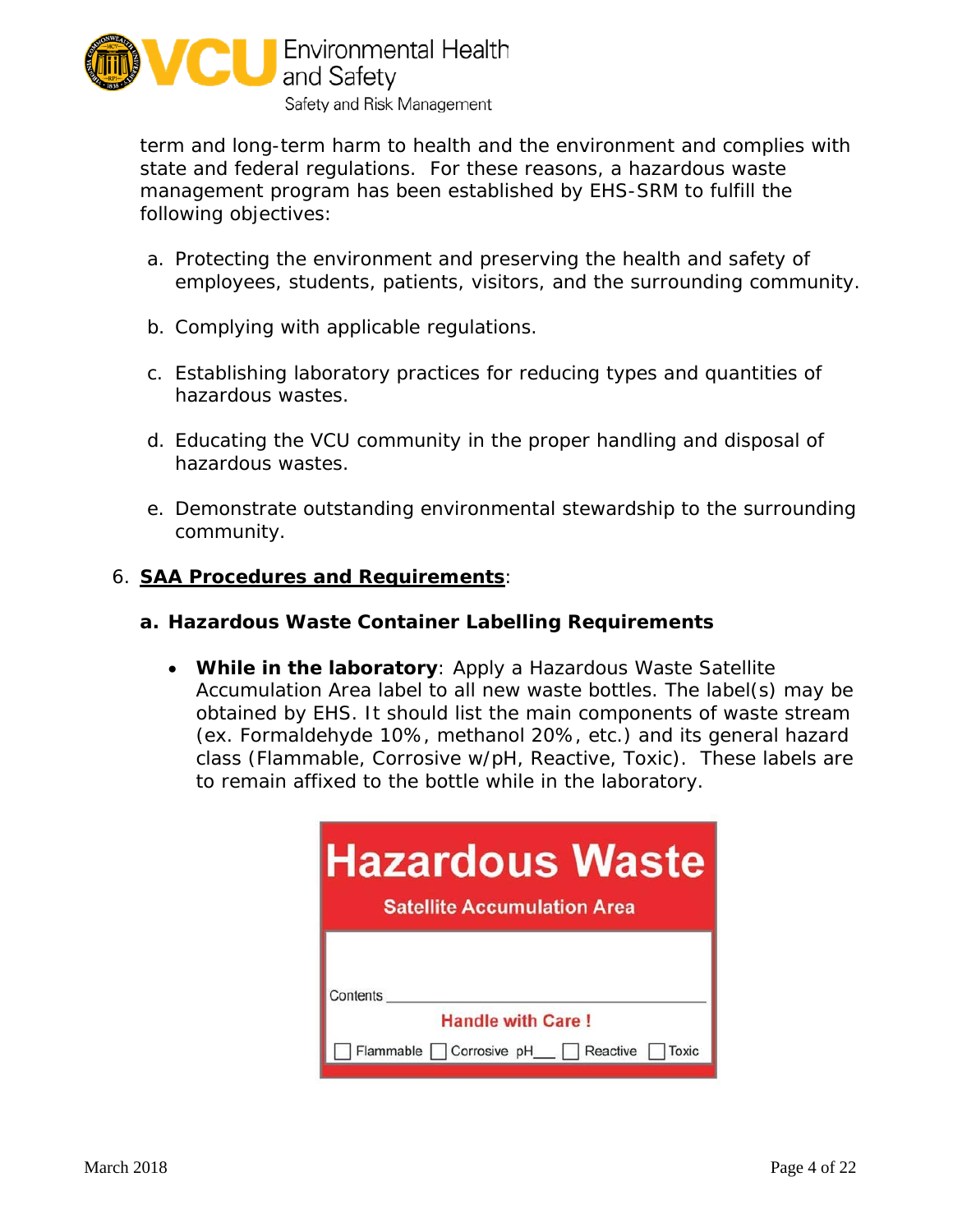

- **Once the waste bottle is full and ready for pick up from EHS-SRM:** Download and affix the following label:
- o **Four-liter or larger waste containers:** this [Chemical Waste Label](https://srm.vcu.edu/media/safety-amp-risk-management/assets/waste-management/4%20Liter%20Hazardous%20Waste%20Labels.pdf) needs to be attached to the bottle (available on the SRM webpage)*.* Make sure to include the following information:
	- o Identify all chemical waste constituents by proper chemical name if the waste is a mixture of chemicals.
	- o Indicate the approximate quantity or concentration of each constituent.
	- o Avoid the use of obscure chemical acronyms and brand names on chemical waste identification tags. Fill out label completely with:
		- *Generator's name & department,*
		- *Building/Floor/Room*
		- **•** Date Filled (important) this is the date when the full capacity *of the waste container has been filled.*

• *Example:*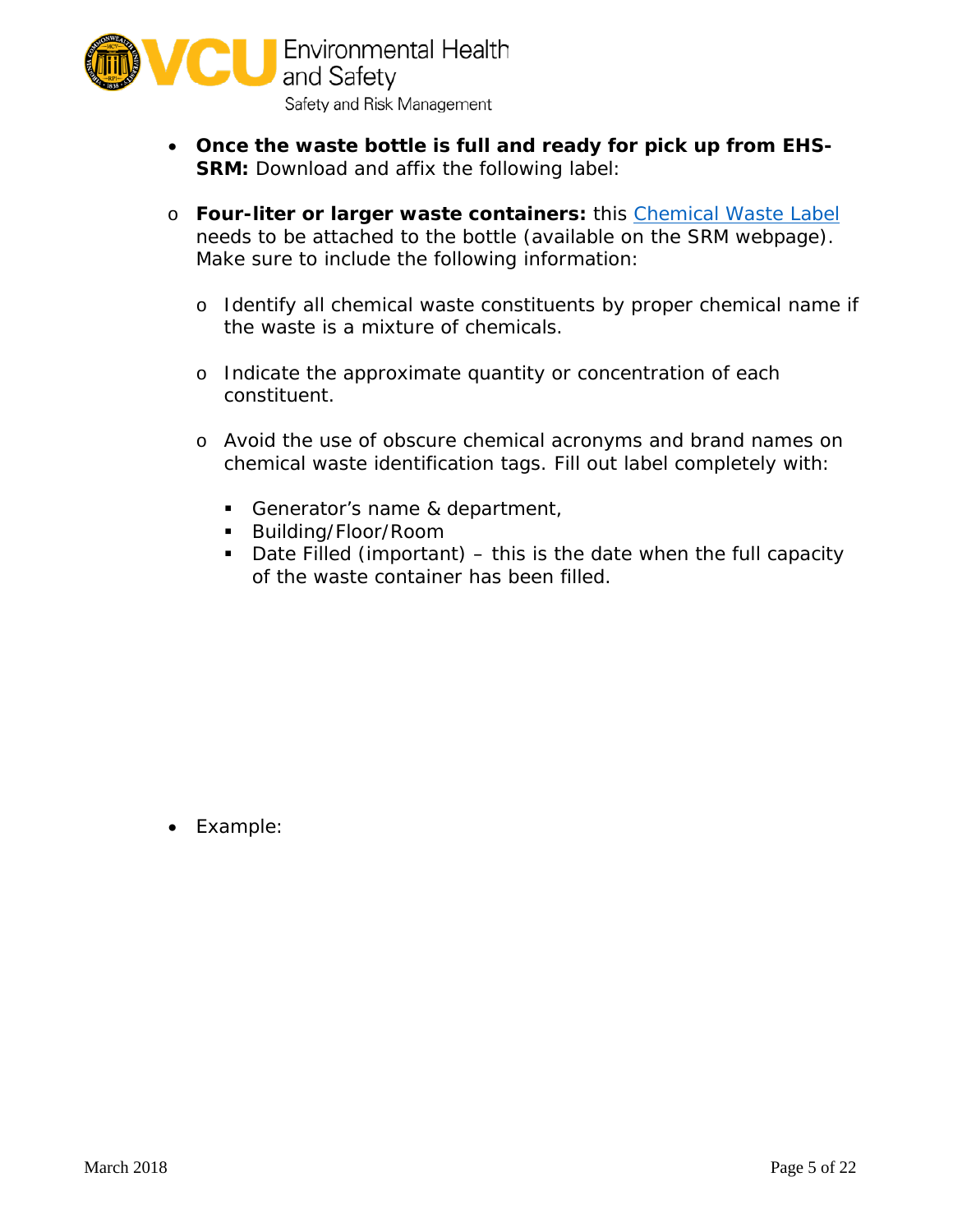

Safety and Risk Management

| Bldg./Floor/Room # Temple / 1st / 1022 |   | Department & Phone # Chemistry 8-0000 |                  |
|----------------------------------------|---|---------------------------------------|------------------|
| Date Filled 9/1/17                     |   |                                       |                  |
| <b>Chemical Name</b><br>Xylene         | & | 98%                                   | volume or % & pH |
| <b>Hydrochloric Acid</b>               |   | 1%                                    |                  |
| Giemsa Stain                           |   | 1%                                    | pH 7.0           |
|                                        |   |                                       |                  |

• *[Smaller Chemical Waste Labels](https://srm.vcu.edu/media/safety-amp-risk-management/assets/waste-management/Chemical%20Waste%20Labels_small.pdf)* are available for smaller size containers. Example:

|                          | <b>HAZARDOUS WASTE</b>                                                 |
|--------------------------|------------------------------------------------------------------------|
|                          | Generator's Name & Department Rodney Lab Ram - Chemistry               |
|                          | Bldg./Floor/Room # Temple/1 <sup>st</sup> /1022 Date Filled 01/01/2016 |
| <b>Chemical Name(s)</b>  | Percent or Volume, pH                                                  |
| <b>Xylene</b>            | 98%                                                                    |
| <b>Hydrochloric Acid</b> | 1%                                                                     |
| Giemsa stain             | pH 7.0<br>1%                                                           |

- *b.* Hazardous Waste Container Selection
	- Hazardous Waste Container Selection
		- for Hydrofluoric acid (HF) waste as HF will dissolve glass. o Hazardous waste containers must be compatible with the type of waste that will be stored in them. Ex: Do not use glass containers
		- any way. o Hazardous waste containers must be sturdy and uncompromised in
		- o If reusing a four-liter glass bottle for hazardous waste collection (i.e. old methanol or ethanol bottles), make sure that the original labels are either, removed, completely blacked out using a marker, or hidden behind the red hazardous waste labels. Additionally, make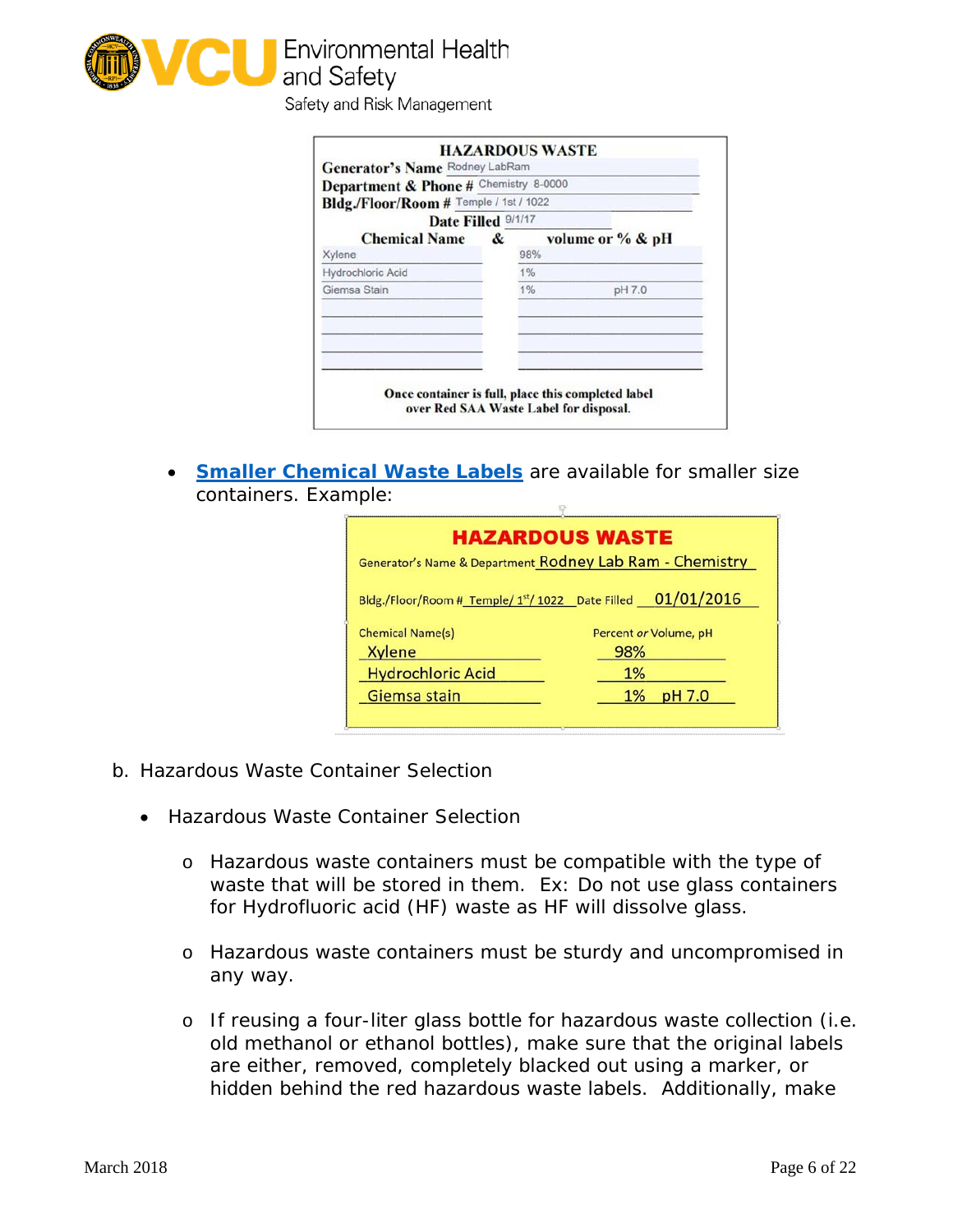

sure that the bottles are completely empty or that any residual chemical will not react with the hazardous waste that will be stored in them.

- *c.* SAA and Hazardous Waste Container Maintenance and Rules
	- While in the laboratory or room where hazardous waste is generated, all hazardous waste containers must be kept according to the following rules:
		- o Liquid Waste Containers must be kept inside a secondary containment system. This can be a polyethylene tray or bin.
		- includes unsupervised containers. A closed container is defined so o Hazardous Waste Containers must be kept **closed** unless being actively used during the course of an experiment. This means that they may remain open during an experiment so long as the generator is in the room working on an experiment that is generating waste. All containers must remain closed at all other times, this that any bottle that may accidently tip over, will not spill any of the contents.
		- "Hazardous Waste" label at all times as described in section 6. o Hazardous waste containers in the SAA **MUST** have the red
		- o Hazardous waste containers must be used to segregate incompatible waste streams. Incompatible chemicals must NOT be poured into one hazardous waste container (i.e. acids and bases, reactives with chemicals that can cause the release of toxic or flammable fumes, etc).
		- for assistance. Please review the VCU EHS-SRM Contingency Plan for o Hazardous Waste spills in an SAA must be cleaned immediately using the laboratory's emergency spill response kit, or by calling EHS-SRM more information (also refer to section 6.d of this plan).
		- o Always check to make sure that all hazardous waste containers are not compromised in any way (rusted, dented, cracked, etc.). If they are they must not be used.
		- o Only fill up hazardous waste containers to 2/3 capacity. Allow room for gas expansion within the container if needed.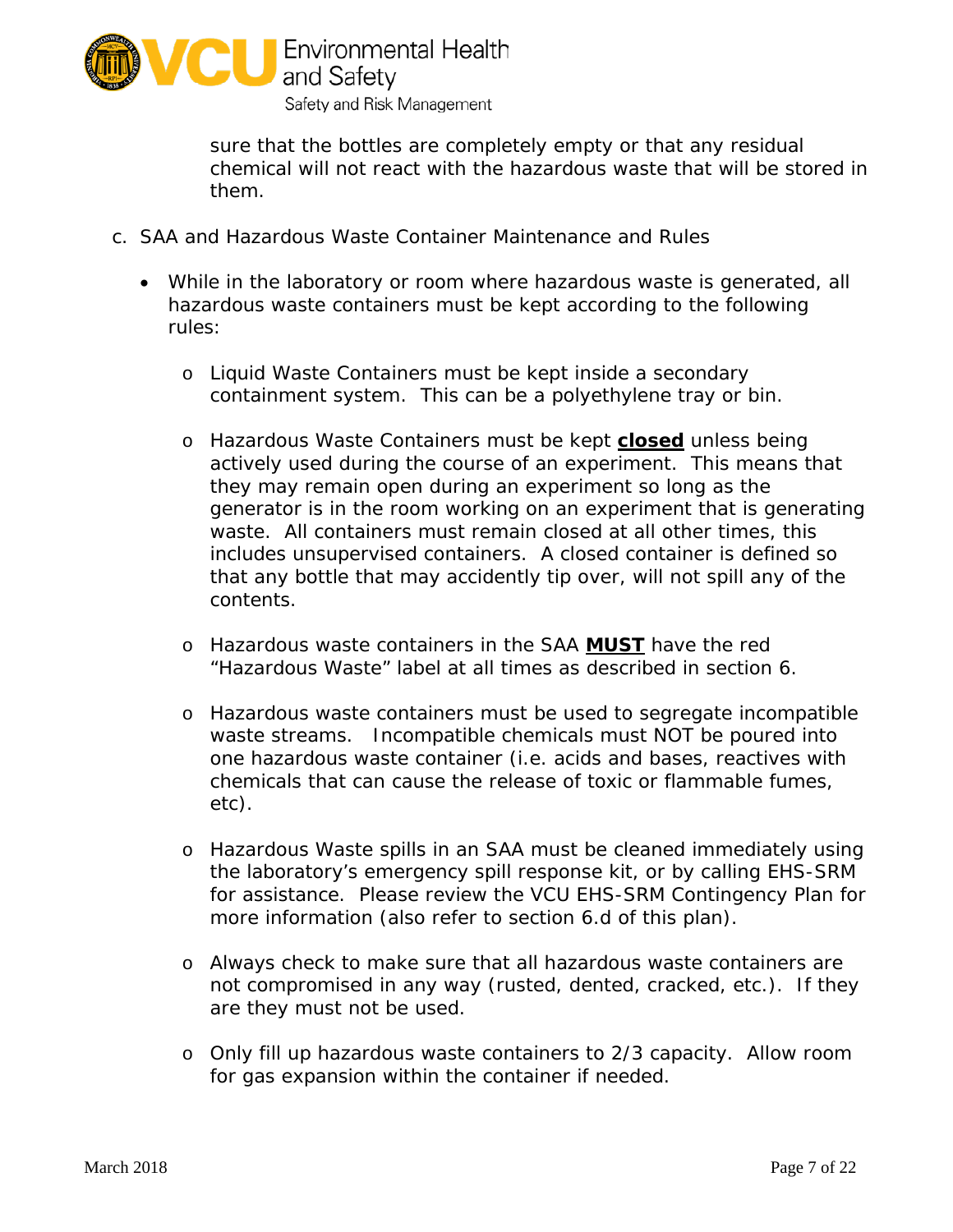

- o Hazardous waste containers shall not be moved from one SAA to another SAA. The point of generation is defined by DEQ as the containers may be moved from a bench to a defined and labeled laboratory or room where the SAA is generated. Hazardous waste central collection point in the laboratory but shall not be moved to another lab or room.
- o A maximum of 55 gallons of hazardous waste and up to **one quart**  (0.95 Kg) of **acute hazardous waste** may be accumulated at each SAA.
	- o Acute hazardous waste means hazardous wastes that meet the listing criteria in 40 CFR 261.11(2) and therefore are either listed in 40 CFR 261.31 with the assigned hazard code of (H) or are listed in 40 CFR 261.33(e):
		- o **40 CFR 261.31**: Hazardous wastes from non-specific sources (F-listed wastes that contain the hazard code (H) only)
		- o **40 CFR 261.33(e)**: Commercial chemical products, manufacturing chemical intermediates or off-specification commercial chemical products or manufacturing chemical intermediates that are listed and identified with hazard code (H). These are all chemicals listed on the EPA P-List Hazardous Waste.
	- o Once SAAs reach maximum quantities (55 gallons or one quart of acute hazardous waste), the hazardous waste containers must be dated with the date that maximum quantity has been accumulated and must be removed from the SAA and brought to the 90-day storage facility within 3 days of that date.
		- o The definition of three days is three consecutive days, not 3 business days.
		- o If a container is full on Friday it must be removed no later than the following Monday.
- *d.* Aisle Space Requirements for SAAs
	- personnel to respond to an emergency, such as a spill, a fire, or • SAAs must maintain aisle space to allow the **unobstructed** movement of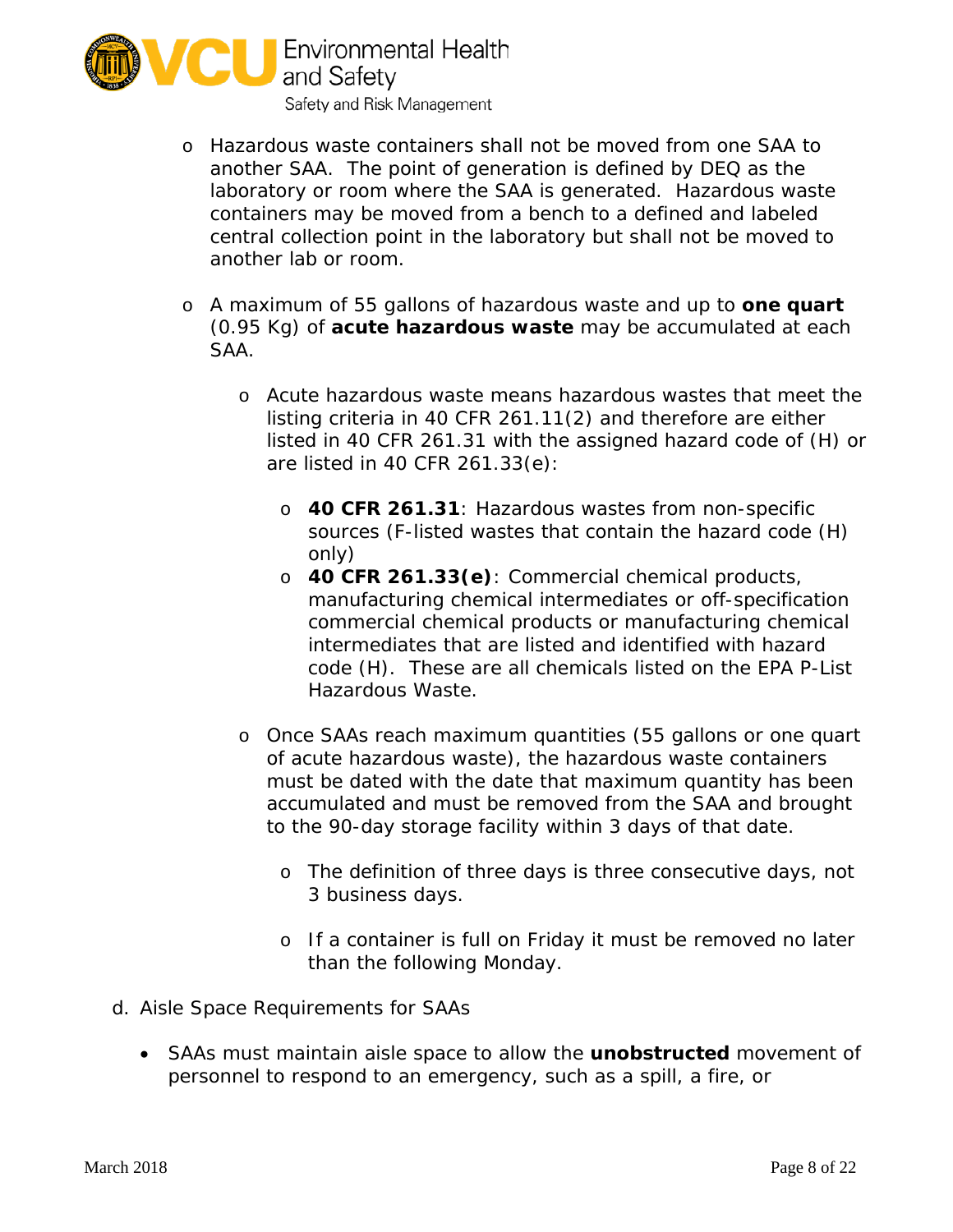

decontamination and to allow emergency equipment to be used without obstruction.

- emergency. • SAAs aisle space shall be unobstructed by furniture, equipment, or any trip hazards that would impede access to the SAA in case of an
- Aisle spaces will be assessed during annual laboratory safety assessments in laboratories and during hazardous waste pick-ups in non-laboratory areas to ensure unobstructed access to the SAA.
- *e.* Hazardous Waste Pickup Protocol
	- the online scheduling request form by going to this <u>link</u> (it is • To schedule a pickup appointment for your Hazardous Waste, complete recommended that the URL is bookmarked).
	- All hazardous waste will ONLY be accepted in properly sealed disposable containers (reused 4 liter bottles, disposable carboys, etc.) that are properly labelled (see section 6-a).
		- o Containers will not be returned to the users unless prior arrangements have been made.
		- containers with non-fitting lids (even if wrapped with paraffin or o All containers must be sealed with the appropriate lids. Any tape) or with no lids will not be accepted.
	- • No more than 20L of hazardous waste will be picked up during one appointment unless prior arrangements have been made.
	- For the MCV Campus: Hazardous waste will be picked on Tuesdays and Thursdays between the 6AM and 10AM.
	- For the Monroe Park Campus: Hazardous waste will be picked up on Tuesdays and Thursdays between 10AM and 12PM.
	- Make sure all containers ready to be picked up are labelled with either the white or yellow label (see section 6a). This indicates those containers that are ready for pick up.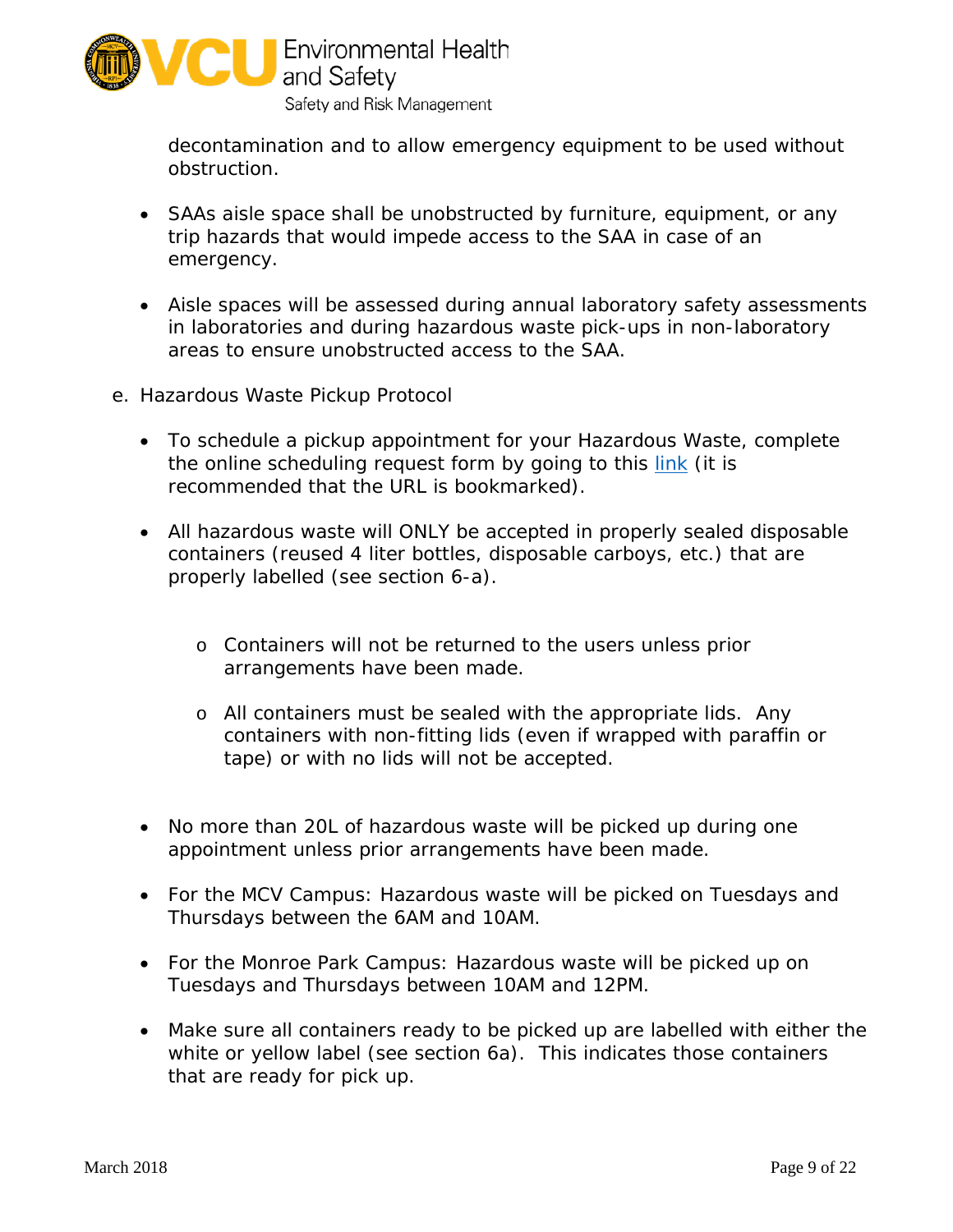

- *f.* Waste Minimization
	- Waste minimization is a fundamental method of reducing escalating disposal costs and burden to the environment. There are a number of ways in which those who generate chemical wastes can help in the chemical waste minimization effort.
	- Some useful waste minimization practices include the following:
		- o Reduce the amount of chemicals ordered to decrease disposal of expired chemicals.
			- concept is directed at buying only quantities of materials that • One important aspect of a chemical waste management program is implementing the "less is better" concept. This will be readily consumed.
		- o Consolidate compatible chemical wastes.
			- • Waste materials should be consolidated to the extent possible to reduce the number of containers to be disposed of.
			- CAUTION: Only chemicals that are compatible with each other may be consolidated into one container.
		- o Do not abandon chemicals in laboratories dispose of chemical waste as needed.
			- University guidelines and procedures dictate that departing researchers are responsible for coordinating with their departments to remove and/or recycle any materials remaining in the laboratory.
		- o Consult EHS if a new research project requires unusual or especially hazardous chemicals.
			- and how they may impact disposal procedures. Some • In order to ensure appropriate disposal of hazardous chemicals, EHS should conduct a review of these chemicals chemicals require special disposal precautions and in order to minimize these wastes, a consultation with EHS would be beneficial.
- g. Special Hazardous Waste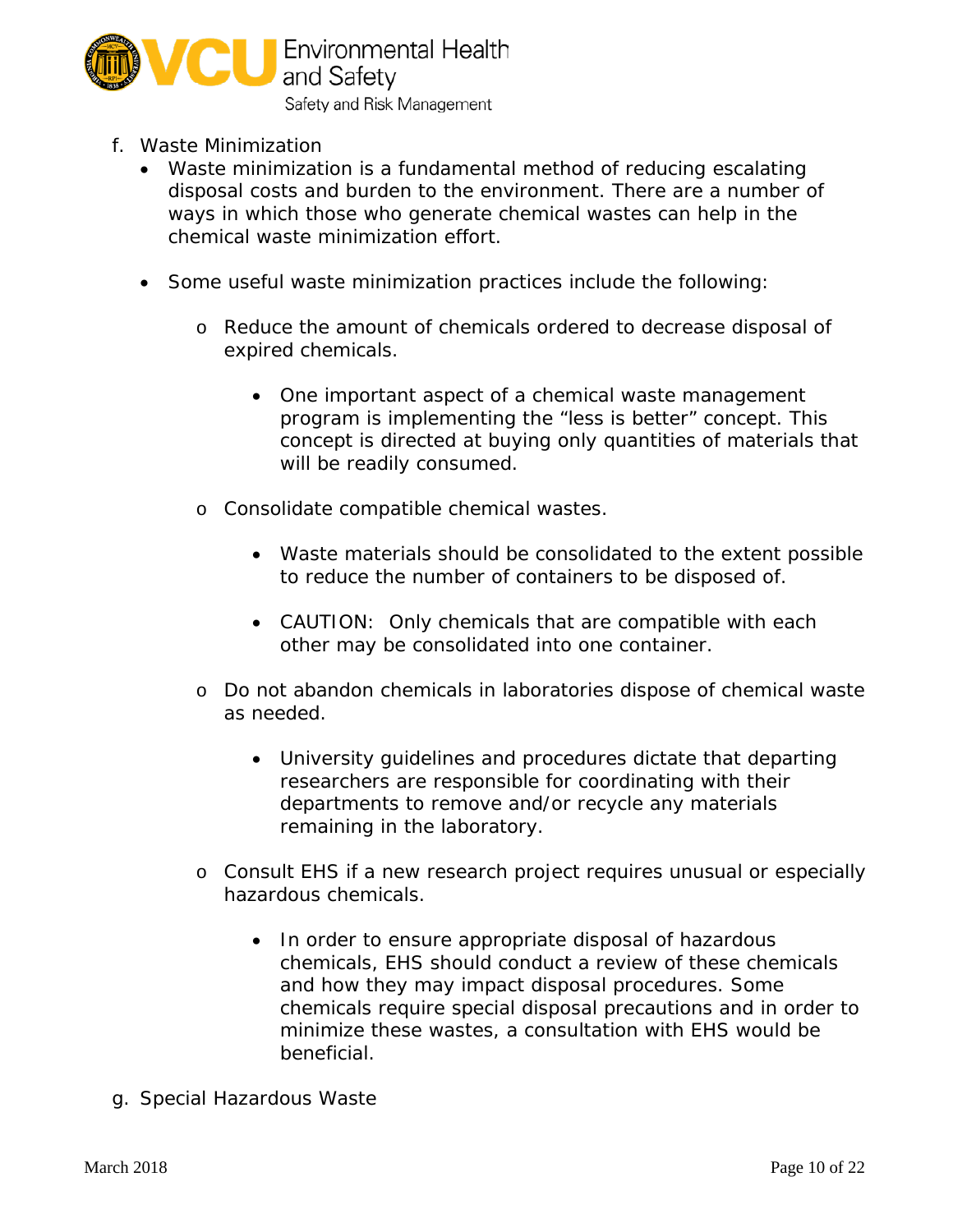

- hazardous nature. EHS should be consulted prior to disposal and can a. Certain chemicals require additional costs to dispose due to their provide an estimate for cost and to help coordinate the removal of such chemicals.
- *b.* The following chemical characteristics are examples of "Special Hazardous Waste"*:* 
	- Temperature sensitive chemicals:
		- o These are chemicals that are unstable, generate pressure, or may otherwise become hazardous at room temperature following rapid temperature changes.
		- o These compounds must be maintained by the investigator at a safe temperature until they are accepted by OEHS for disposal.
		- o Temperature sensitive wastes should be managed separately and not mixed with other non-temperature sensitive chemicals.
	- Explosive or Highly Reactive chemicals
		- o Containers of highly reactive wastes should not be commingled with other chemical waste containers. They must always be managed separately.
		- o Pending removal from the work area, store explosive materials in appropriate noncombustible cushioning material. Do not place metal- sensitive compounds such as picric acid in metal containers or wrap containers in aluminum foil.
		- o Certain chemicals such as dinitrophenol hydrazide, picric acid, and other polynitrocompounds may become shock sensitive and dangerous to handle if allowed to dry out.
			- Keep these chemicals in liquid form, do not allow them to dry out during storage.
			- If a container of this material has dried out, do not attempt to touch it, open it, or add water.
	- Peroxide-Forming Chemicals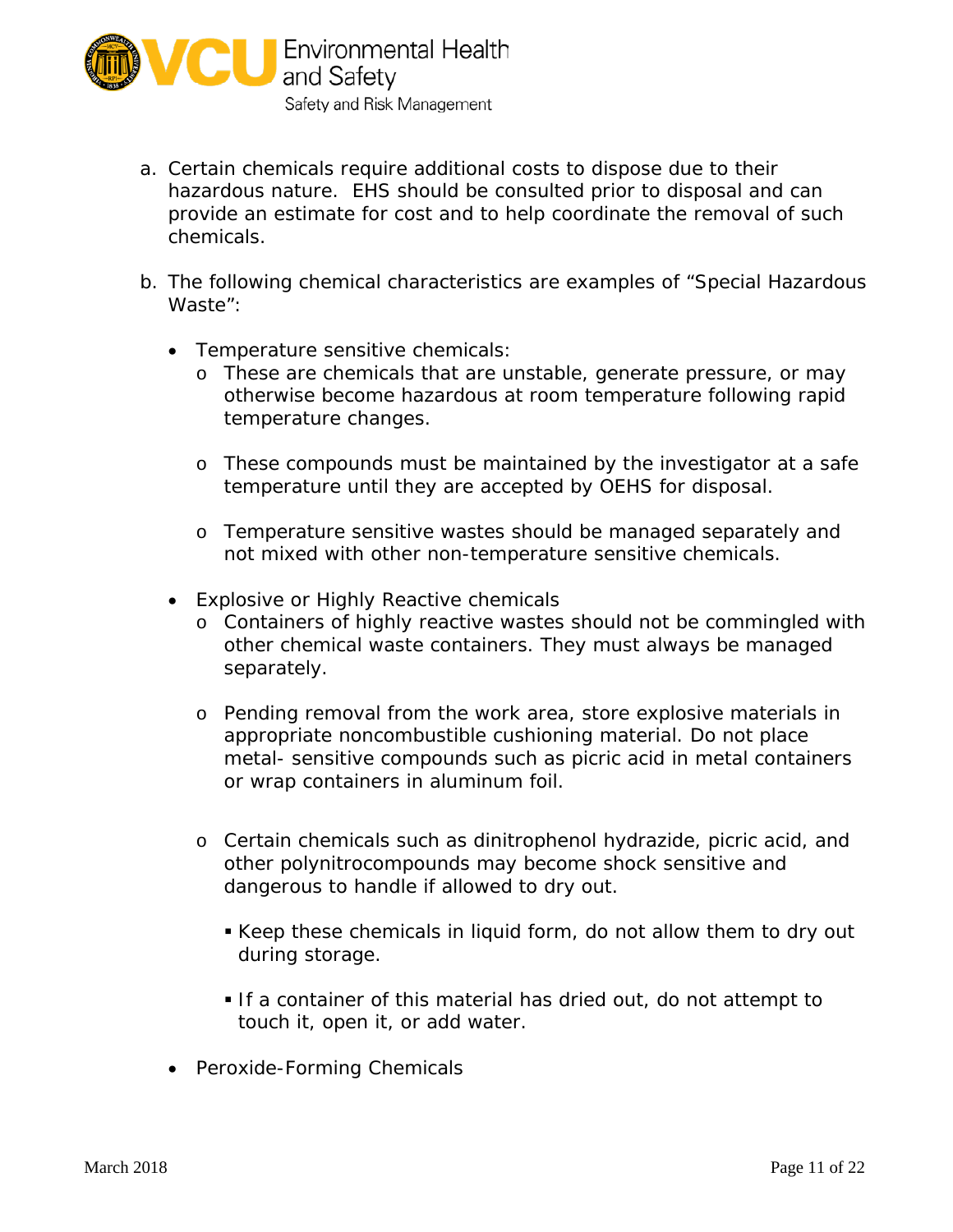

- o Alkali metals, ethers, olefins, dienes, and vinyl-halides are examples of chemicals that are prone to form peroxides when exposed to air over time.
- o The peroxides are sensitive to heat, friction, impact, and light and laboratory. They can be extremely shock sensitive and violently are among the most hazardous chemicals encountered in the explosive, and as such, require special care when handling.
- o Inventories of peroxide-forming chemicals must be minimized and managed carefully.
- o Indicate the date of purchase or receipt and the date opened on all containers of these chemicals.
- crystals in the container, the container shall not be moved until EHS coordinates with a consultant as to the disposal procedure. o Opened containers that are older than six months may need to be tested for peroxide formation. If a significant degree of peroxide formation is indicated by analytic results or by the formation of
- o Degree of peroxide formation is greatly influenced by the passage of time. Researchers should only order sufficient quantities of peroxide-forming materials as can be reasonably consumed. Hence, control of peroxide formation is a function of effective inventory management. If, due to poor inventory management or laboratory hygiene practices, materials become highly hazardous, the generator (PI/department) will be liable for the cost of disposal.
- Dioxins
	- o Chlorinated phenols and phenoxyacetic acids, chemicals derived from these compounds, and wastes containing any detectable concentration of chlorinated dibenzo-p-dioxins or chlorinated dibenzofurans are included in this group.
	- o Wastes containing dioxins are difficult and costly to treat and dispose of due to regulatory restrictions and unavailability of permitted disposal facilities. Presently, there are no commercial facilities in the United States accepting dioxin waste.
	- should also plan for the long-term storage costs associated with o Researchers contemplating the use of dioxin-containing compounds holding these wastes until disposal means become available.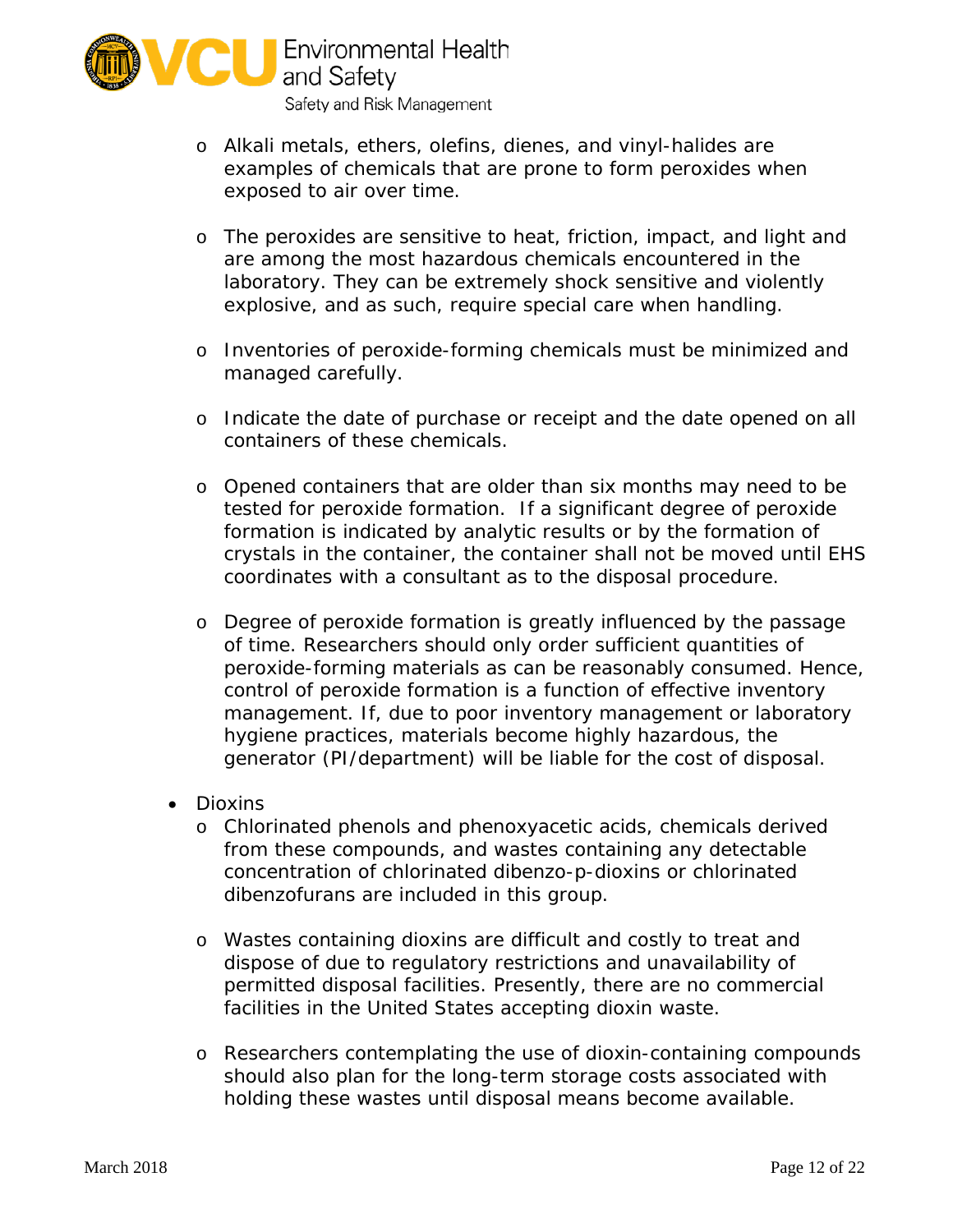

- • Compressed Gas Cylinders
	- o Compressed gas cylinders (both empty and full) present unique problems as components of the chemical waste stream.
	- o The disposal cost of empty gas cylinders far exceeds their acquisition costs. All laboratories using compressed gas cylinders should make arrangements with the supplier or vendor to return/recycle the cylinders when they are no longer needed.
	- o EHS can coordinate the disposal of gas cylinders if they are no longer accepted by the vendors.
- h. Emergency Procedures
	- All emergency procedures regarding SAA and hazardous waste must follow the VCU Contingency Plan.
- 7. 90 Day Storage Facility Management and Maintenance
	- a. Weekly Facility Inspections
		- RCRA trained EHS-SRM personnel and shall include the following: • Both 90-Day Storage Facilities must be inspected on a weekly basis by
			- o All weekly inspections shall be recorded on the Weekly Inspection Log Sheets located at each facility.
				- • Employees must initial next to the day of the month that the inspection was conducted.
				- segregated" • Employees must mark with a Y (compliant) or N (non-compliant) under the column marked "Containers sealed, labelled and
				- Employees must mark with a Y (Compliant) or N (non-compliant) under the column marked "Eyewash Check"
			- o Containers:
				- Leaks, cracks, deterioration, bulging, corrosion or any other signs that a container has been compromised in any way.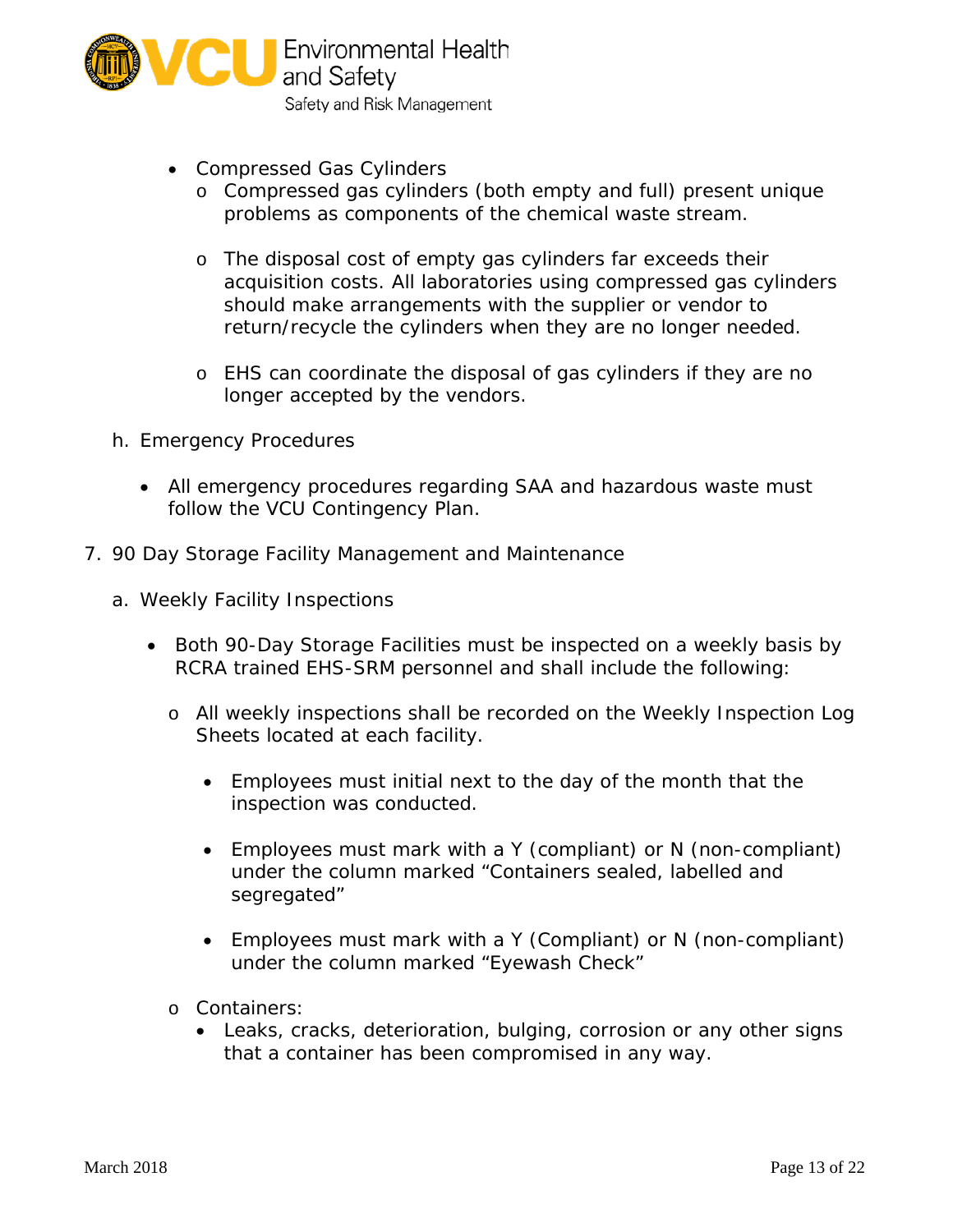

- Appropriate labelling on all containers. The words "Hazardous Waste" shall be written on all containers in the facilities that contain hazardous waste.
- • All containers must have the date they arrived at the facility or the date that a 55 gallon drum is full.
- All containers are segregated according to hazard class.
- o Eyewash Stations
	- Conduct a 15 minute flush
	- Ensure that caps are on
	- Ensure that they are accessible with at least a 3 foot clearance (front and sides)
- Corrective Actions
	- o Corrective actions must be described and recorded in the Weekly Inspection Log Sheets.
	- o If a work order is required, the work order number must be recorded in the Weekly Inspection Log Sheets.
- Extended University for Holiday closing (Christmas/New Year)
	- o During extended university approved holidays, the hazardous waste facilities must continue to remain in compliance with DEQ regulations.
	- o As such either of the following must occur prior or during extended university closings that last over a week:
		- • All hazardous waste is removed from each facility prior to the extended holiday, ensuring that no hazardous waste remains in the facility over the holiday break. The hazardous waste pick up by the contractor must be recorded in the Weekly Inspection Log Sheets. OR: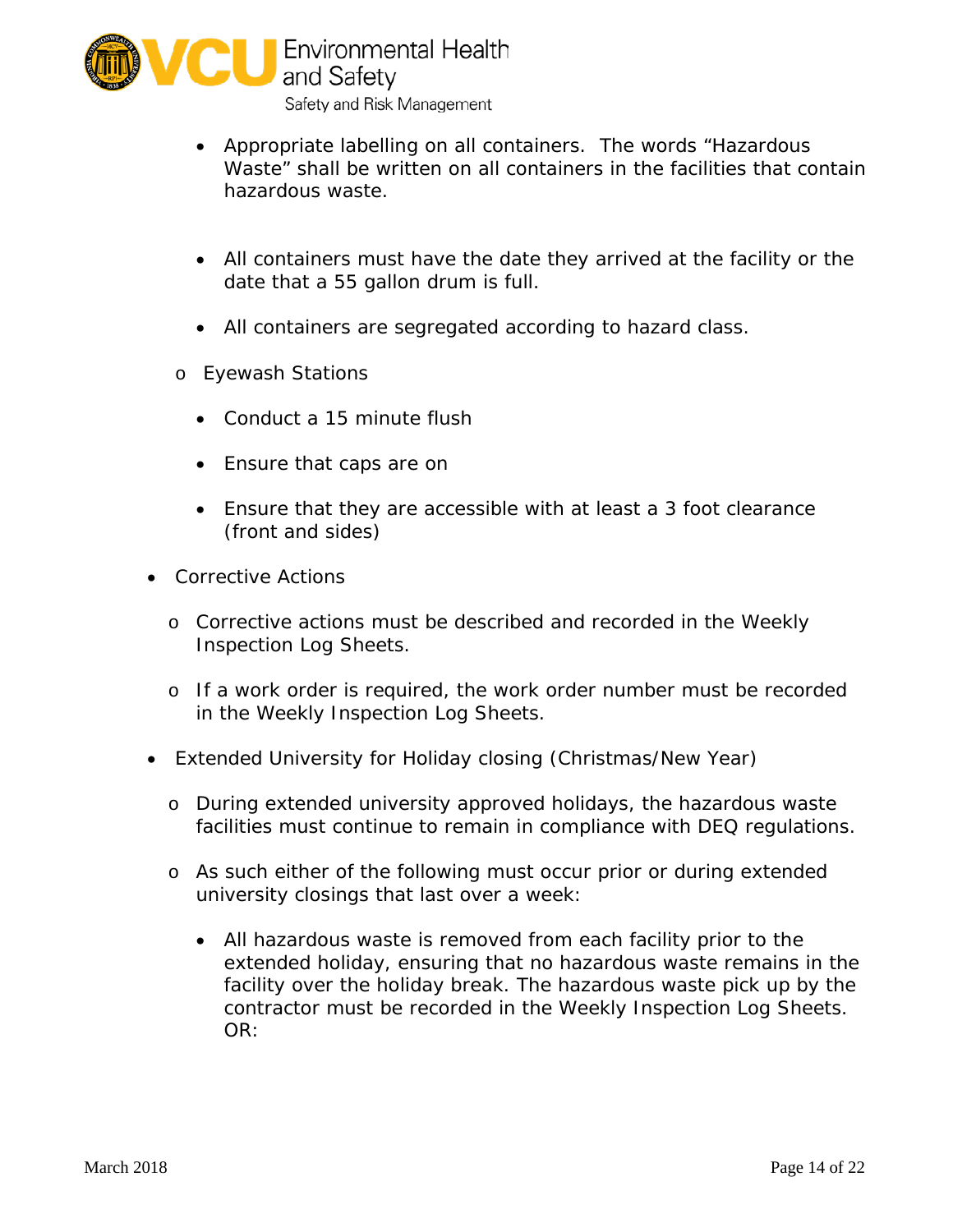

- storage facility, the facility must be inspected once per week by a • If hazardous waste will remain stored in either of the 90-day RCRA trained EHS-SRM staff member.
	- o Hazardous waste technicians are usually on site at least one day each week the university is closed for the holidays to conduct hospital waste pickups. During those days, the hazardous waste technicians can conduct the weekly inspections at each 90-day storage facility.
- Labelling Requirements
	- o Containers shall be labelled at all times with the following information:
		- The words "HAZARDOUS WASTE" shall be written or affixed through a label on all containers.
		- For chemicals that require segregation for lab packing:
			- o Each day, labels shall be prepared with the day's date and with the words "Hazardous Waste" and shall be affixed to all chemicals segregation of the day's chemical waste pickups. arriving at the facility for the day as part of the processing and
			- o No hazardous waste container shall be left on the shelves without a dated Hazardous Waste label.
		- For 55 gallon drums and bulking of high BTU waste:
			- o Each drum shall be labelled with the words "Hazardous Waste" and the corresponding type of waste being bulked in each drum.
			- o The drum shall be dated on the initial date it is being filled and shall not remain in the facility more than 90 days thereafter.
		- Prior to any hazardous waste container leaving the facility, each container must be labeled with the appropriate EPA hazardous waste codes. This can be done by the Contractor during processing of hazardous waste containers for transportation and disposal.
- Bulking Procedures
	- o Only compatible hazardous waste can be bulked.
		- For example: High BTU non-chlorinated solvents can be bulked with other high BTU non-chlorinated solvents.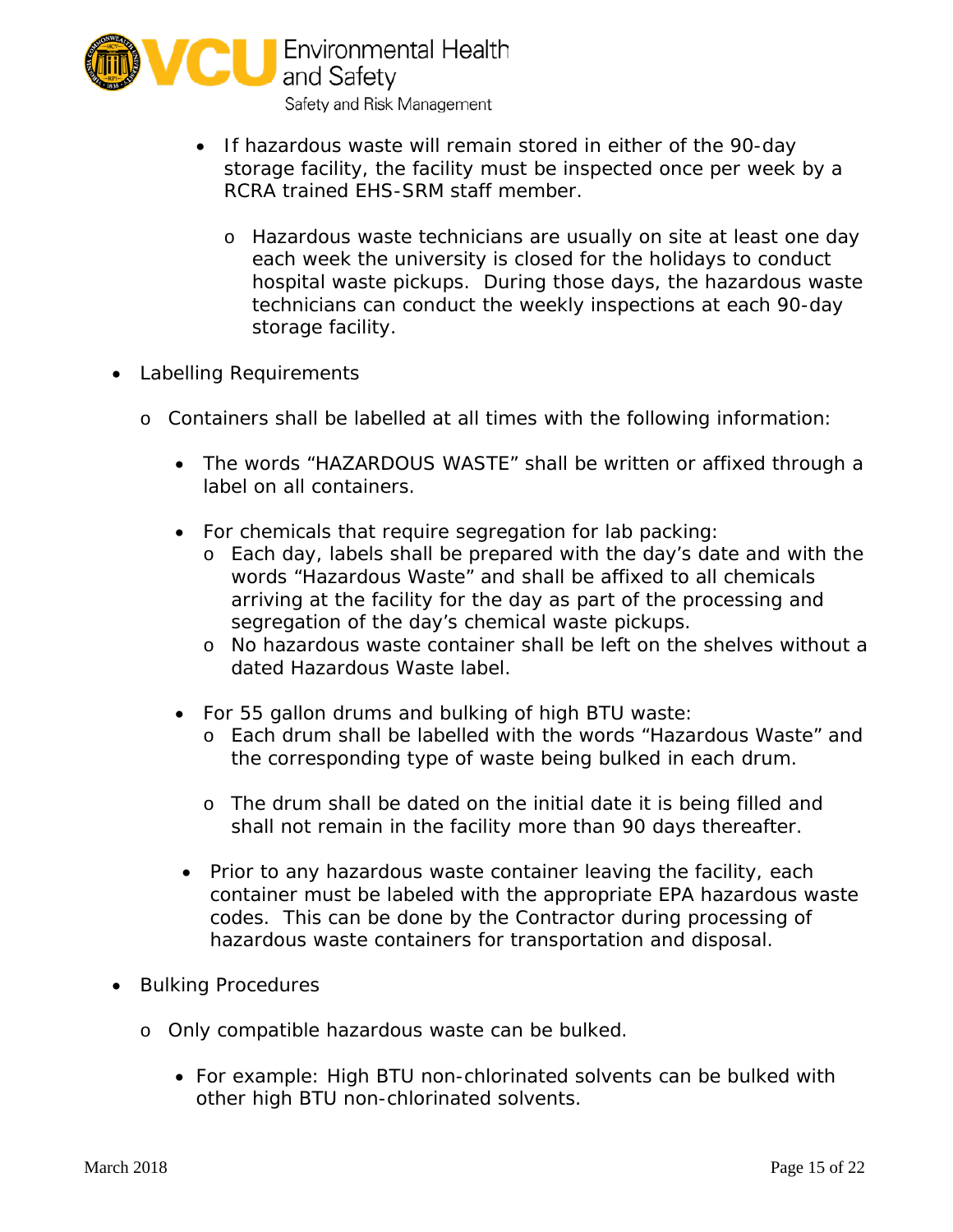

- o Appropriate personal protective equipment including respiratory protection must be worn during bulking activities.
	- o No bulking shall occur at the Oliver Hall 90 Day Storage Facility.
	- o Bulking at the Duvall Storage Facility requires the use of in-line supplied air respirators.
	- o All employees engaged in bulking activities must be medically qualified, trained, and fit tested according to OSHA respiratory protection regulations.
	- compromised in any way. o Respirators must be kept clean and inspected prior to use. The inline hose must also be inspected prior to use to ensure that it is not
	- o Compressed air cylinders must also be checked prior to use to ensure enough air is available.
	- o The following shall be checked prior to each use for deterioration or for any anomalies:
		- o Pressure gauge
		- o Connections
		- o Hose
		- o Mask (for deterioration)
	- If any of the above show signs of deterioration, the inline air supply system must not be used.
	- • A lab coat or disposable chemical resistant overalls must be worn during bulking activities.
	- Nitrile gloves must be worn at all times during bulking.
- and waiting for a response knock back. o Bulking must never be done alone. While one person is in the room bulking another worker must be outside and check in on the person bulking every 5-10 minutes. This can be done by knocking on the door
	- • If a response is not heard, the door may be opened to check on the worker in the room, however, no one should enter the room unless it is cleared that the room is safe for entry.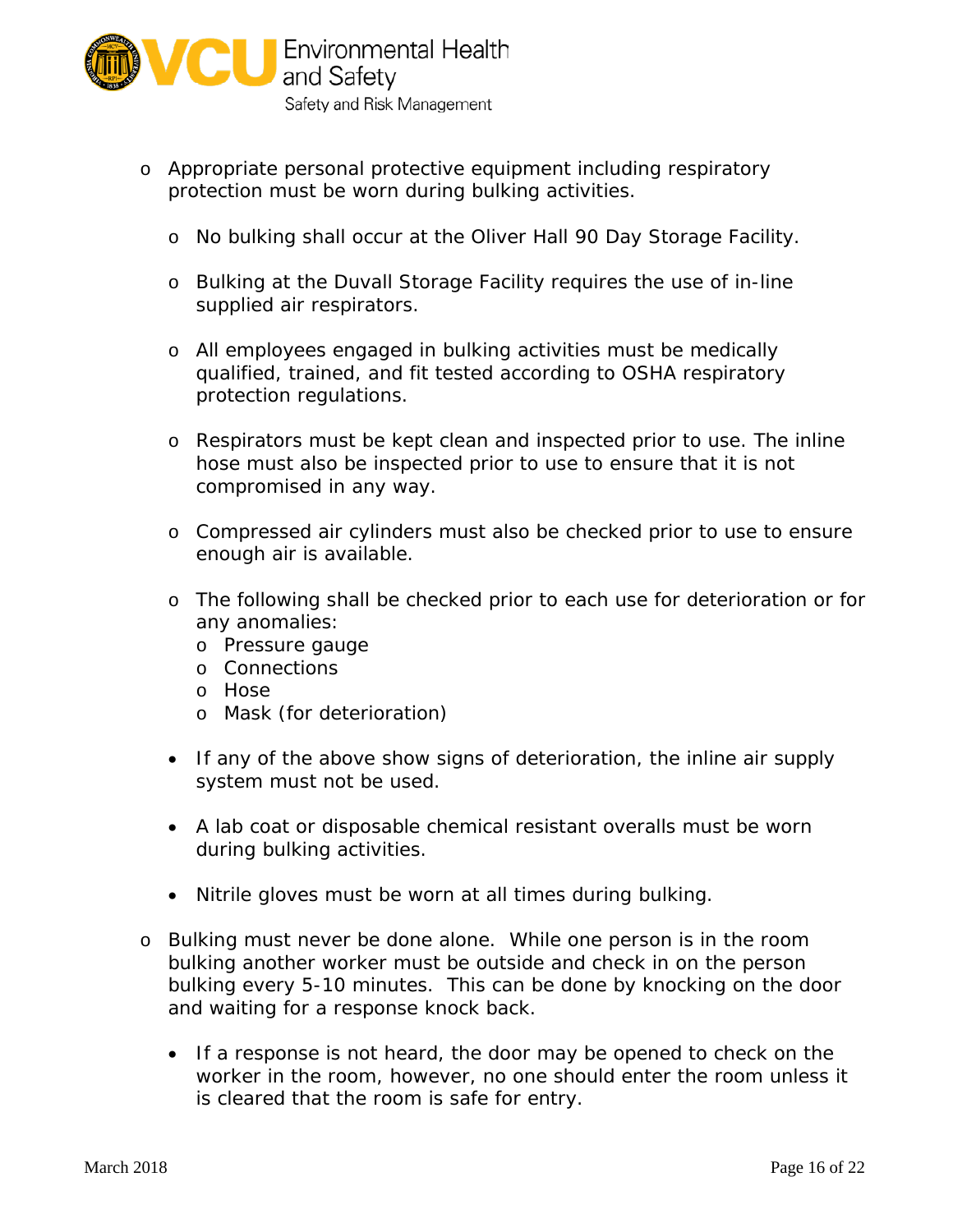

- If a worker is not conscious, call VCU emergency number immediately at 828-1234 and request an ambulance.
- The laboratory Safety Officer and/or the Director of EHS-SRM must also be contacted immediately.
- Formalin Neutralization Procedures
	- o Formalin neutralization is only conducted at the Duval Facility.
	- o Bulking and neutralization shall be conducted under the ductless fume hood.
	- o PPE must be worn during bulking and neutralization of formalin:
		- Splash goggles and face shield.
		- Nitrile Gloves
		- Lab coat or disposable chemical resistant overalls
	- o The ductless fume hood must be inspected regularly and filters must be changed as per manufacturer's recommendations on a regular basis.
- Hazardous Waste Segregation Procedures
	- appropriately labeled according to hazard class and placed on the o Hazardous waste that cannot be bulked shall be segregated and appropriate shelves in preparation for lab packing by the contractor.
	- o PPE must be worn during segregation activities
		- Safety Glasses
		- Nitrile Gloves
		- Lab coat or disposable chemical resistant overalls
- Emergency Procedures
	- o All emergency procedures must follow the VCU Contingency Plan.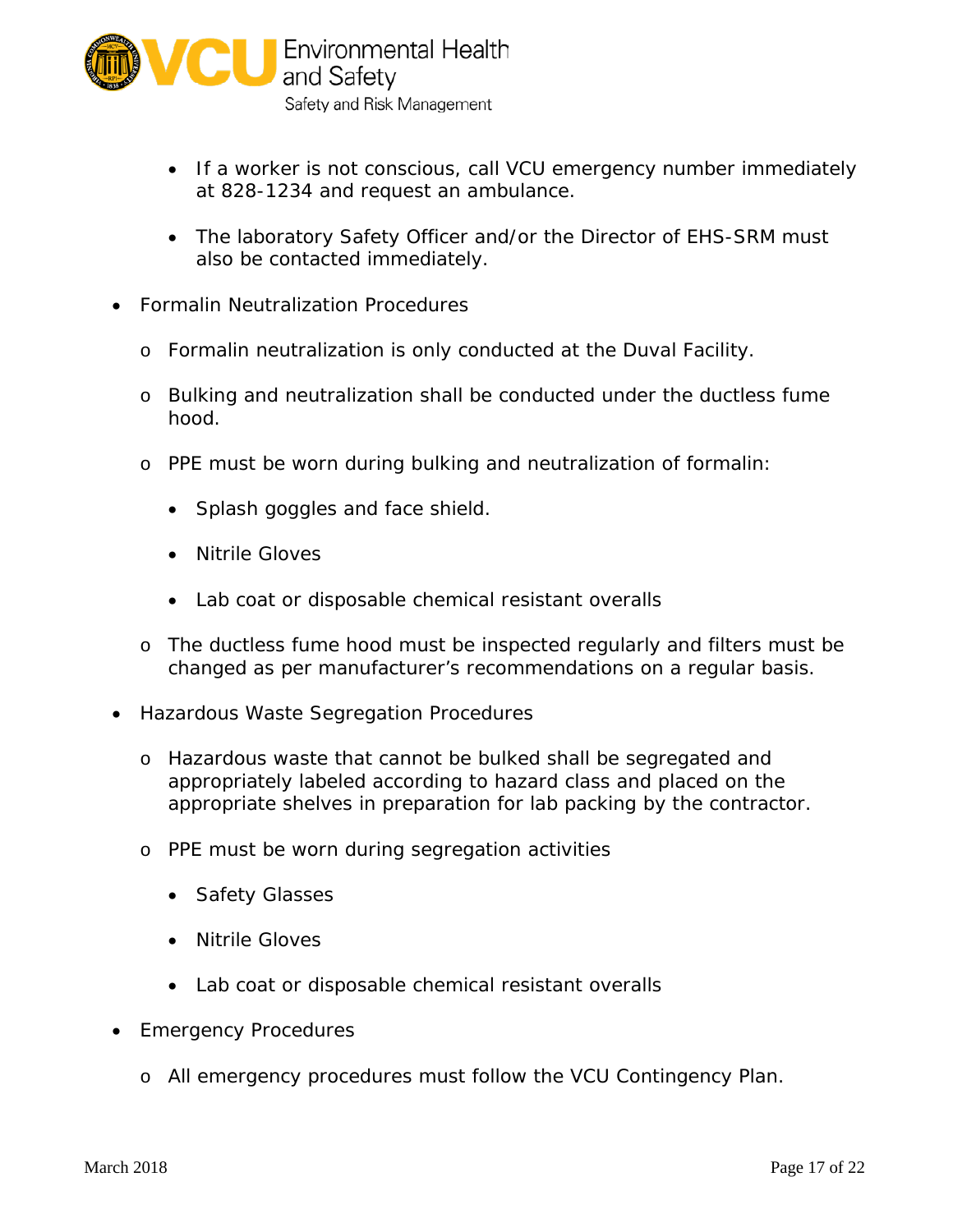

- 8. Training Requirements
	- a. For generators of hazardous waste that manage SAAs (lab staff, art staff, etc.)
		- Must be trained initially within **6 months** of being hired.
			- system by logging in with the VCU eID. o Training will be taken through the BioRaft EHS Management
			- "Laboratory Hazardous Waste" o The Training module for hazardous waste training is called
		- Must take **annual refresher** training titled "Laboratory Hazardous Waste" for as long as they maintain duties that require them to generate hazardous waste.
		- Generator Training: • The following Job Titles and Descriptions require Hazardous Waste
			- o **Principle Investigator (PI)**: Lead researcher in a laboratory
			- o **Co-Investigator**: Researcher who has laboratory responsibilities similar and equal to the PI.
			- o **Research Assistant**: Paid staff, usually under a temporary contract who assists with research in the laboratory.
			- o **Research Assistant Professor**: Paid Faculty that also works in a laboratory and helps with research.
			- o **Research Fellow**: A researcher with a PhD or equivalent work experience that is conducting research in a laboratory either independently or under the supervision of a PI and is usually a faculty member of the university.
			- laboratory under the supervision of a PI. Post Doctorate o **Post Doctorate Fellow**: A recent PhD graduate working in a Fellowships are usually temporary positions that terminate upon the conclusion of a line of research agreed upon by the PI and the Post Doctorate Fellow.
			- o **Senior Research Associate**: Senior level staff position in a laboratory working under a PI.
			- o **Research Technician**: Paid staff in a laboratory that provides support in lab research and usually maintains and manages laboratory supplies and equipment. Research technicians do not require a higher education degree.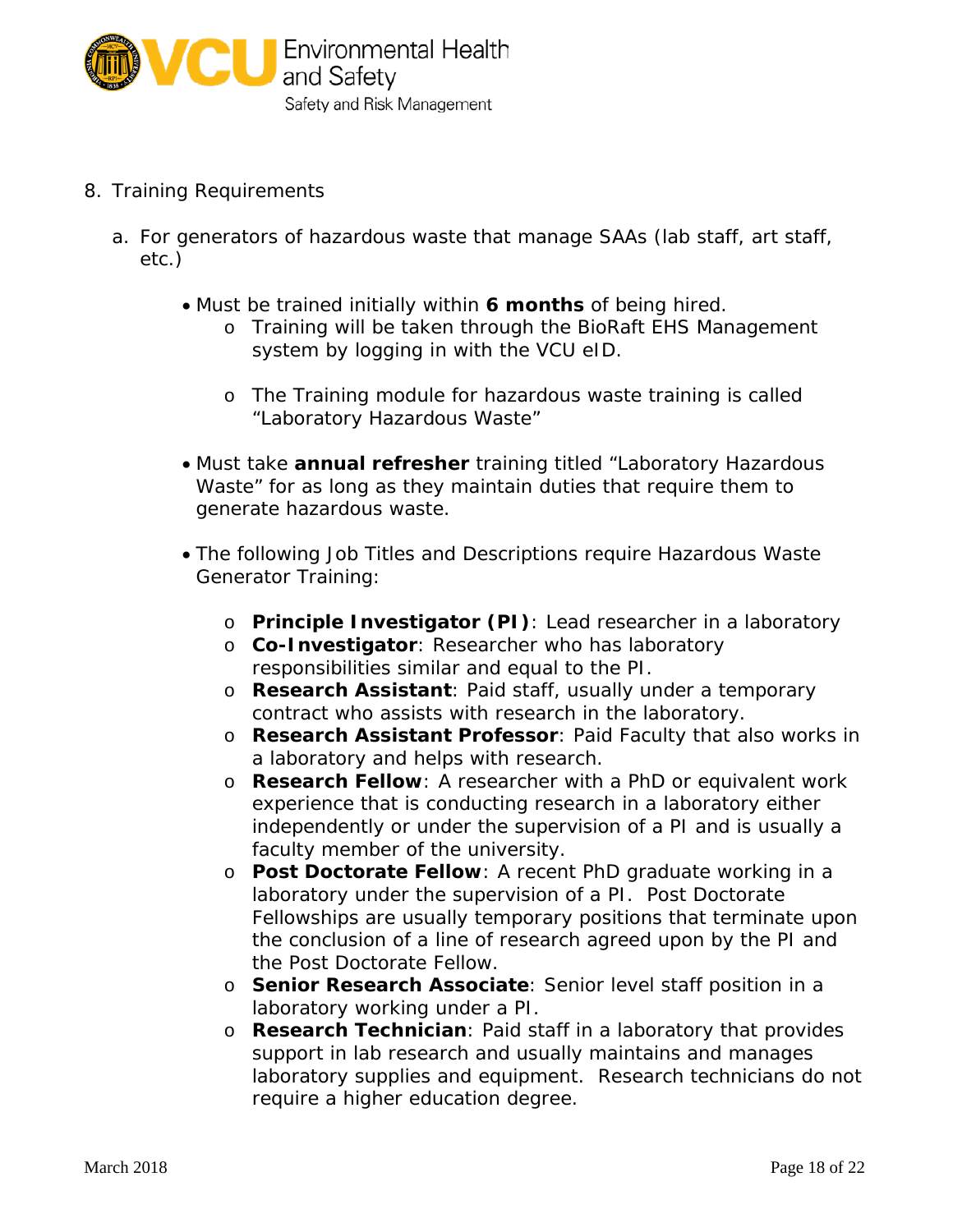

- o **Visiting Researcher**: A researcher who is working in a VCU position is usually temporary and may or may not be a paid laboratory in collaboration with a PI. The visiting researcher position.
- o **Instructor**: A paid staff position responsible for teaching undergraduate lab classes in chemistry, biology, etc.
- o **Lab Manager**: A paid staff position responsible for managing the daily activities of a laboratory, such as maintaining inventory of lab equipment, managing training of lab staff, ordering materials, etc. Lab Managers are usually in charge of safety activities in the laboratory.
- o **Lab Coordinator**: A paid staff position in charge of coordinating departmental teaching laboratory schedules and courses OR a position synonymous with Lab Manager.
- o **Staff Scientist**: A paid staff member who helps with laboratory research and works under the PI.
- o **Assistant Scientist**: Synonymous with Staff Scientist.
- o **Graduate Student**: A non-paid student working on a research project in a laboratory under the mentorship of a PI. This can be either a Master's or a Doctoral position.
- o **Undergraduate Student**: A non-paid undergraduate student who is working on a project in a laboratory under the mentorship of a PI in order to fulfill requirements for the completion of a degree program.
- their field of choice. Interns work under the mentorship of a PI. o **Summer Interns/Interns/Students**: Temporary workers (paid or non paid) in a lab that are usually undergraduate students working on a short-term project in a laboratory usually to fulfill the requirements of a degree or to gain experience in
- Description and information of the "Laboratory Hazardous Waste" training module.
	- o This training will be provided to all VCU laboratory staff through [www.vcu.bioraft.com.](http://www.vcu.bioraft.com/)
	- o Staff must log in with their eID and follow the links to the training.
	- o All training records will be maintained in BioRaft.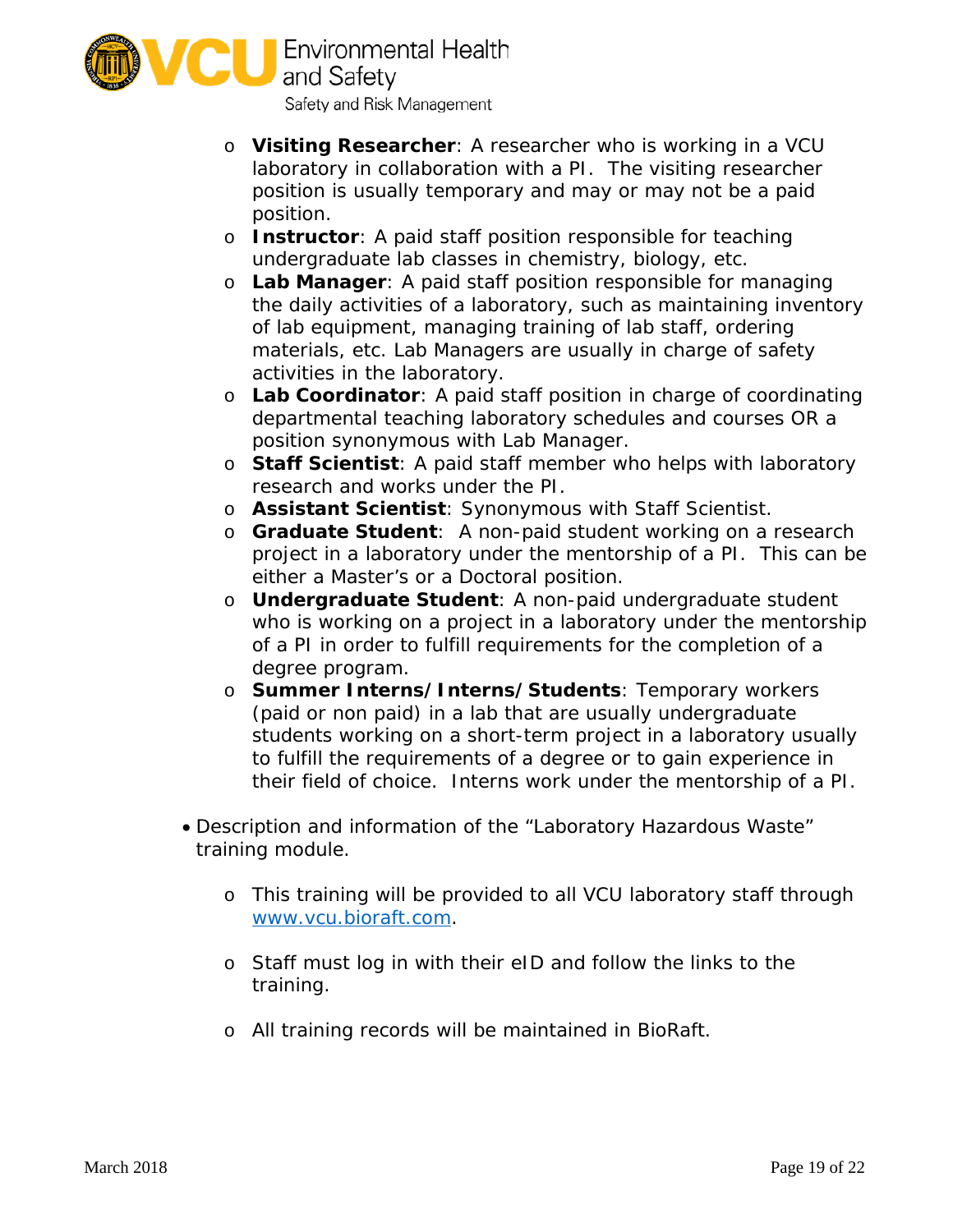

- requiring initial and yearly updates and is able to track training o BioRaft will send automatic reminders to all laboratory staff non-compliance in real time.
- generated in the laboratory as part of experimental procedures. procedures for scheduling hazardous waste pick up from SAAs. o **Course Description**: This course will train laboratory workers on specific requirements for establishing and maintaining a satellite accumulation area for hazardous (chemical) waste Additionally, the course will provide information on VCU's
- o Course Objectives:
	- Define what Hazardous Waste is
	- Define what a Satellite Accumulation Area is
	- Be able to choose the appropriate hazardous waste containers
	- Be able to properly label containers and segregate hazardous waste in an SAA
	- Be able to properly maintain an SAA according to EPA and DEQ regulations.
	- Know when and how to schedule a hazardous waste pick up using our online scheduling system.
	- Know how to complete a hazardous waste disposal form.
- b. Environmental Health and Safety Staff and 90-Day Storage Facility Staff
	- Must be trained within **6 Months** of being hired. Training is taken through a third party consultant.
	- Must take annual refresher training
		- o Training Modules Required:
			- HAZWOPER 40 Hour Initial Course (new employees)
			- HAZWOPER 8 Hour Refresher Course (annual training)
			- Full RCRA Initial and Annual Training
			- DOT Shipping Regulations (Initial and 2-year refresher training)
	- The following Job Titles and Job Descriptions will require the training listed above.
		- program and hazardous waste program and contingency plan for o **Laboratory Safety Officer**: Manages the laboratory safety the university and hospital.